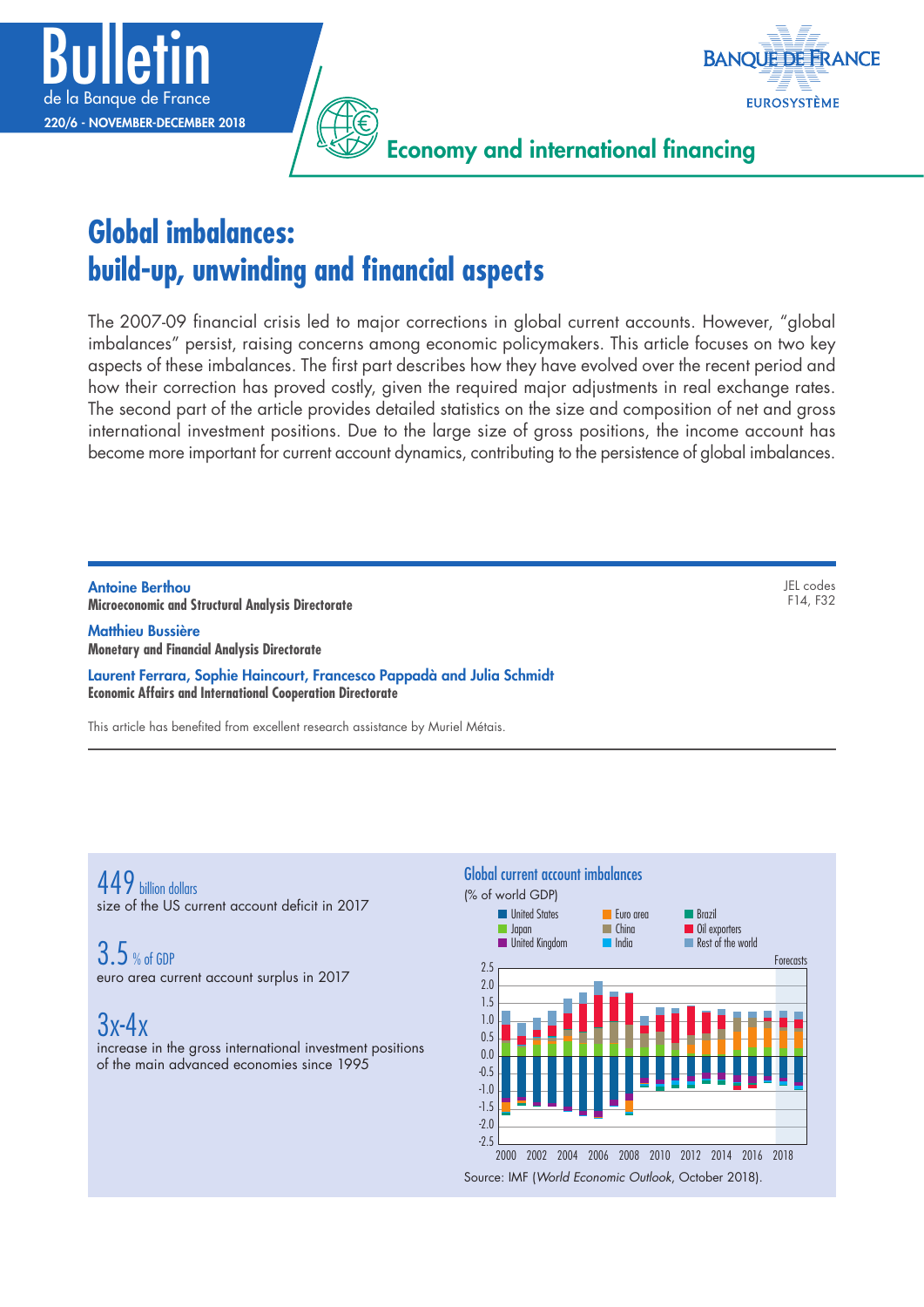



Since the late 1990s, the world economy has been<br>characterised by a very substantial growth of<br>global current account imbalances, in line with<br>increasing algobalisation. Despite a rebalance areases characterised by a very substantial growth of global current account imbalances, in line with increasing globalisation. Despite a rebalancing process that started with the Great Recession in 2007-09, these global imbalances have remained large and persistent, in spite of short-term adjustments mainly related to commodity prices (see Chart 1).

Current account developments have been particularly striking in the euro area (see Chart 2). While countries such as Spain or Italy have rebalanced their current accounts, imbalances still persist, mostly due to the large surpluses of Germany and the Netherlands.

Should we care about these imbalances? After all, there is no reason why all countries in the world should be balanced at all times, as these imbalances simply reflect a gap between the savings and investment of economic agents operating within national territory. The financing capacities and needs of these agents give rise to capital inflows and outflows, which help smoothing consumption and investment over time.

However, excessive external imbalances are a source of concern because the funding of deficit countries by surplus economies may be subject to "sudden stops" (Milesi-Ferretti and Razin, 2000). Experience suggests

C1 Global current account imbalances



that large imbalances are often a leading indicator of subsequent crises and sudden stops (Bussière and Fratzscher, 2006). As Lane and Milesi-Ferretti (2017) show, current account balances prior to the great financial crisis exceeded levels consistent with underlying economic fundamentals and thus implied large and costly adjustments thereafter. These vulnerabilities are not confined to emerging market economies: large and persistent current account deficits may also precede banking crises in advanced economies such as European peripheral countries (Gourinchas and Obstfeld, 2012).

The recent economic history of the euro area provides an example of how excessive current account imbalances may be reversed – in an asymmetric way – due to a sudden stop in external funding of domestic agents. It turns out that the cost of the adjustment, which was mainly driven by a compression of internal demand in deficit economies, was substantial in terms of employment and economic growth, not only in the deficit countries but also at the global level.

In this paper, we first focus on the real costs of global imbalances and highlight the asymmetric role of exchange rate movements in the build-up and unwinding of global imbalances. We then explore the financial side of global imbalances as we look at the composition of external funding (flows of new external debt and stocks).

#### C2 Euro area current account imbalances (% of euro area GDP)



Source: IMF (W*orld Economic Outlook,* October 2018).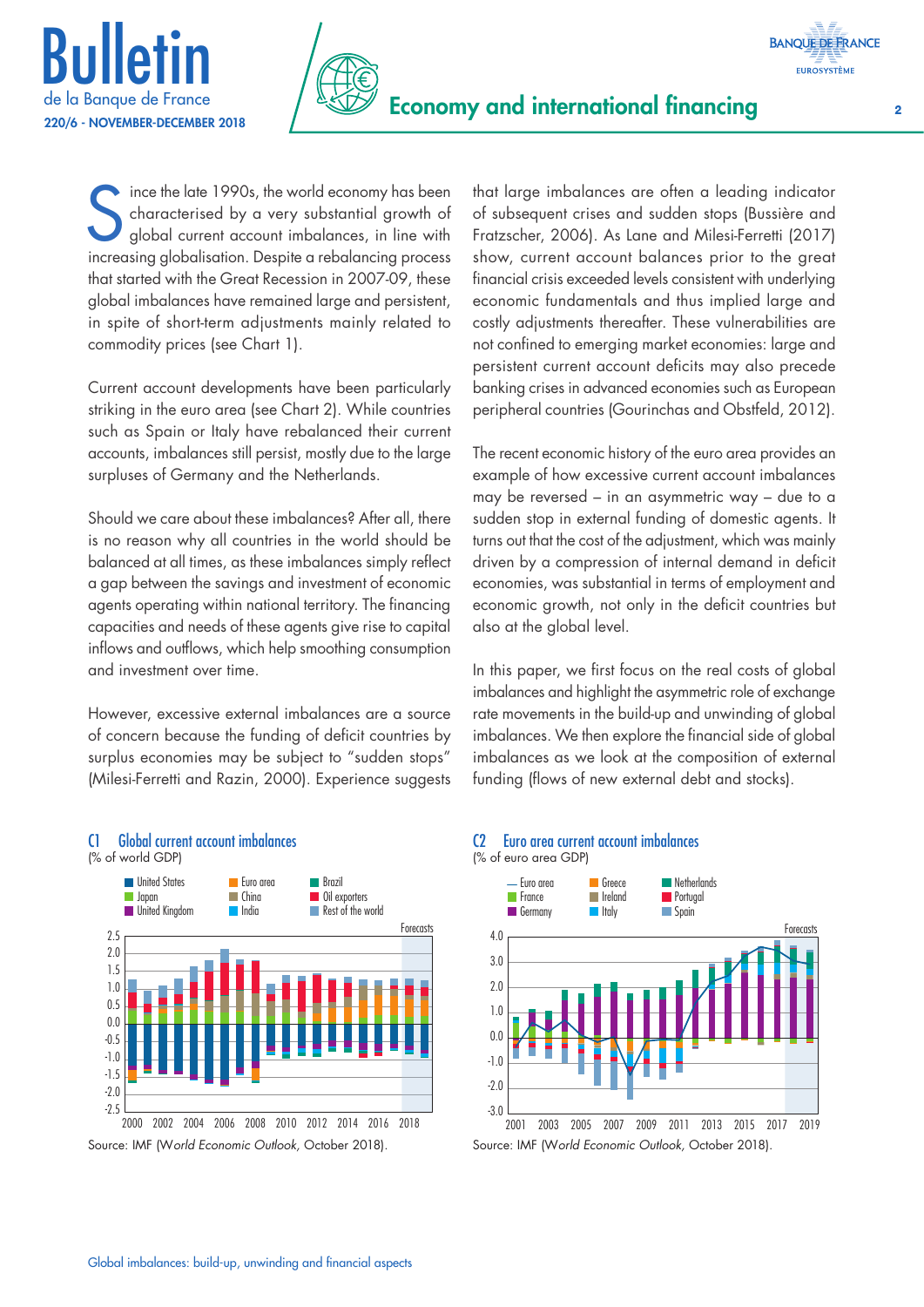



## **1 The economic costs of external rebalancing: the role of the exchange rate**

The debate on the macroeconomic costs of global rebalancing has attracted renewed interest over the past decade. Obstfeld and Rogoff (2001, 2005 and 2007) pointed out in a series of papers that the basic mechanism of the adjustment results is a transfer of real resources from debtor countries to surplus countries regardless of the drivers of global rebalancing. In the debtor country, this transfer leads to (a) a decrease in domestic spending relative to production and (b) a real depreciation associated with the fall in relative prices.

The debate on these two channels of external rebalancing dates back to the 1920s and the controversy between Keynes and Ohlin about Germany's international obligations after World War I. Keynes pointed out that the macroeconomic costs of any given amount of war reparations – the "primary burden" of a transfer – were magnified by the adverse effects of deteriorating terms of trade and real exchange rates – the "secondary burden" of a transfer. Ohlin criticised Keynes' emphasis on relative prices, arguing that the income effects from unilateral transfers were the predominant ones, leading to small terms-of-trade adjustment.

This section focuses on the secondary burden of a transfer and looks at how movements in real exchange rates contribute to the build-up and rebalancing of global imbalances.

## Assessing the role of the real exchange rate in current account imbalances: build-up versus unwinding episodes

In order to assess the costs of rebalancing, it is important to understand how variations in the current account are related to variations in the real exchange rate. The measurement of this relation is the subject of considerable debate among academics, and is also of interest to policymakers. Indeed, a weak relation between these two variables would mean that large variations in the real exchange rate are required to rebalance current accounts.

Chart 3 shows how current account variations and real exchange rate variations were related in the period 2002-2006 (left panel) and 2006-2010.1 On the whole, there appears to be a negative relationship between real exchange rates and the current account balance: a real exchange rate depreciation indeed leads to the rebalancing of the current account. Nevertheless, the elasticity is weak, which implies that large variations of the real exchange rate are required to obtain a substantial adjustment of the current account.

Interestingly, there is also an asymmetry in Chart 3 between the build-up and rebalancing periods, as current account variations were more strongly related to the real exchange rate movements in the four years following the peak (rebalancing period) compared with the four years before the peak of global imbalances (build-up period).

While exchange rate misalignments and competitiveness gaps are not necessarily the main driver of rising imbalances, they represent a cost paid by deficit countries during the rebalancing period. For example, large current account adjustments were observed in European deficit economies in the early years of the global financial crisis, and this adjustment continued during the euro area crisis. In this process, real exchange rate variations have played a significant role. This is in line with Banque de France research showing that the Marshall-Lerner conditions – i.e. the trade elasticity required for a currency depreciation to have a positive impact on the trade balance – are largely fulfilled. In other words, exchange rate changes do play a role in reducing global trade imbalances, although the effect varies substantially across countries (Bussière et al., 2016).

What are the factors affecting the magnitude of the real exchange rate elasticities? Recent research carried out at the Banque de France on this topic provides us with two pieces of evidence. First, Berthou and Dhyne (2018) show that very productive exporters react less to real exchange rate movements than small and weakly productive exporters. In each country, this tends to reduce the aggregate response of exports to exchange rate

**BANQUE DE FRANCE EUROSYSTÈME** 

<sup>1</sup> This study focuses on a sample of advanced economies and large emerging economies (Brazil, Russia, India, China and South Africa, or the BRICS). The current account is expressed as a percentage of GDP and data are from IMF balance of payments statistics. Real effective exchange rates are from IMF international financial statistics and are adjusted for the consumer price index.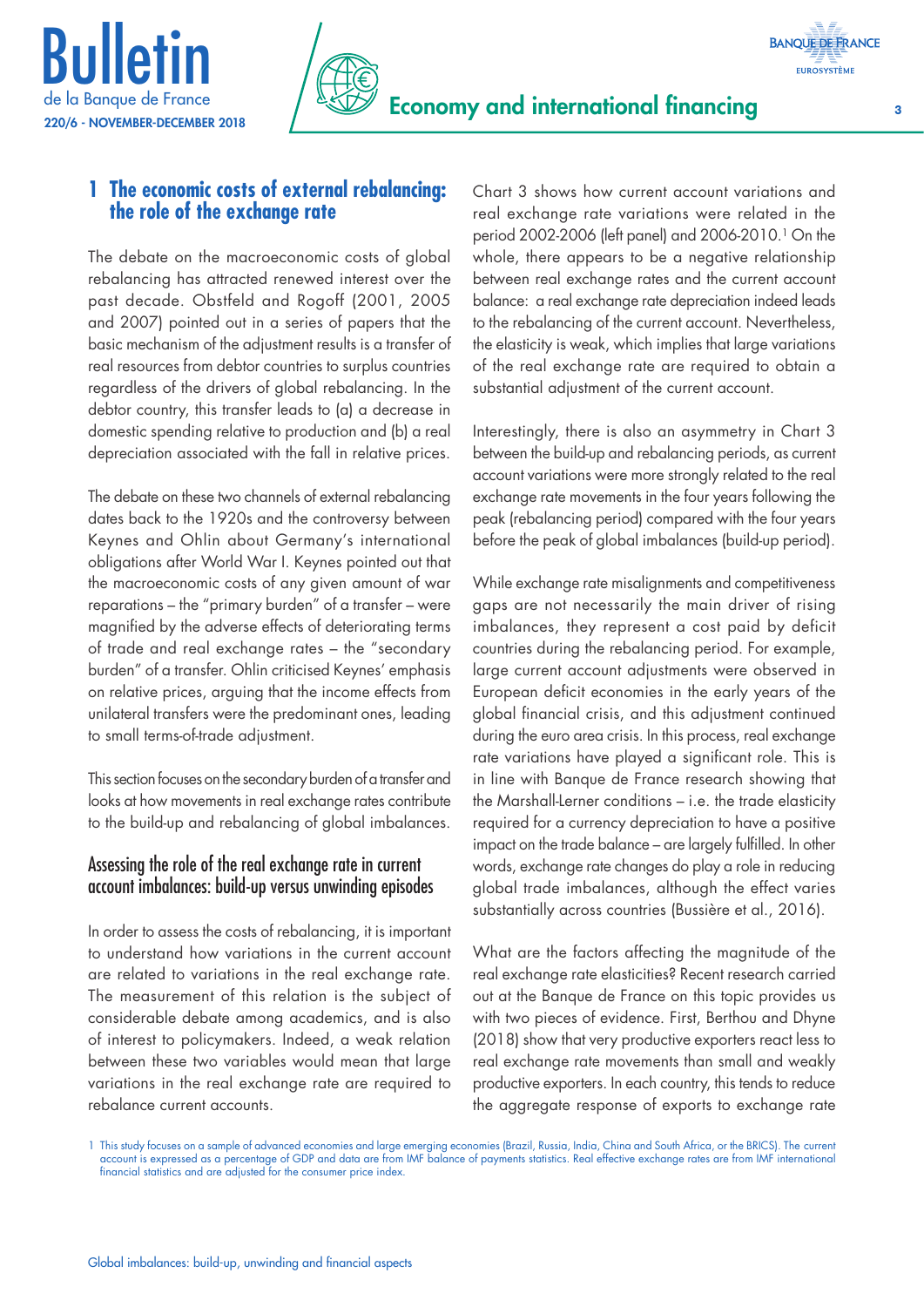



## C3 Different dynamics during build-up and rebalancing periods

(x-axis: change in the real effective exchange rate in %; y-axis: change in the current account balance in % of GDP)



Sources: IMF and Banque de France calculations.

Note: CA (current account); GDP (gross domestic product); REER (real effective exchange rate).

movements because highly productive firms account for a large share of aggregate exports. Second, Pappadà (2015) shows that the real exchange rate depreciation associated with the external adjustment is larger when the firm productivity dispersion is large. When new exporting firms are small with respect to incumbents, they contribute less to the increase in aggregate exports. In a deficit country populated with weakly productive firms, this tends to increase the real exchange rate adjustment needed for rebalancing the current account.

# **2 The financial side of global imbalances**

In this second section, we examine the financial counterpart to current account imbalances. Using data for the United States, Germany, France and Spain, we shed some light on the role played by the structure of current account financing in the dynamics of international investment positions.

#### A partial reduction in imbalances after the crisis

Following the 2007-09 global financial crisis, current account imbalances were reduced, but not sufficiently to reverse any of the large external positions that were accumulated prior to the crisis. Indeed, net positions, have widened by a factor of 5 to 10 compared to their level in 1995, even after 2010 (see right-hand panel of Table 1). A striking fact is also that gross positions have expanded and are now three to four times larger than their 1995-level, attaining 150% to 300% of GDP (see left-hand panel of Table 1).

#### T1 Gross and net positions

(% of GDP)

| ו שטויטיו |                        |         |        |       |                      |         |         |         |
|-----------|------------------------|---------|--------|-------|----------------------|---------|---------|---------|
|           | <b>Gross positions</b> |         |        |       | Net positions        |         |         |         |
|           | <b>United States</b>   | Germanv | France | Spain | <b>United States</b> | Germany | France  | Spain   |
| 1995      | 55.2                   | 63.5    | 86.3   | 53.8  | $-3.6$               | 5.1     | $-2.3$  | $-18.9$ |
| 2000      | 81.8                   | 138.5   | 159.3  | 106.5 | $-14.9$              | l .6    | 2.2     | $-35.1$ |
| 2005      | 109.1                  | 169.2   | 211.5  | 135.7 | $-14.2$              | 12.6    | $-1.5$  | $-55.9$ |
| 2010      | 153.9                  | 243.1   | 294.8  | 170.0 | $-16.8$              | 25.9    | -8.6    | $-89.2$ |
| 2015      | 149.5                  | 229.4   | 296.5  | 194.7 | $-41.4$              | 47.7    | $-15.4$ | $-88.0$ |

Sources: IMF (balance of payments) and World Bank.

Gross positions are calculated as the mean of IIP assets and liabilities.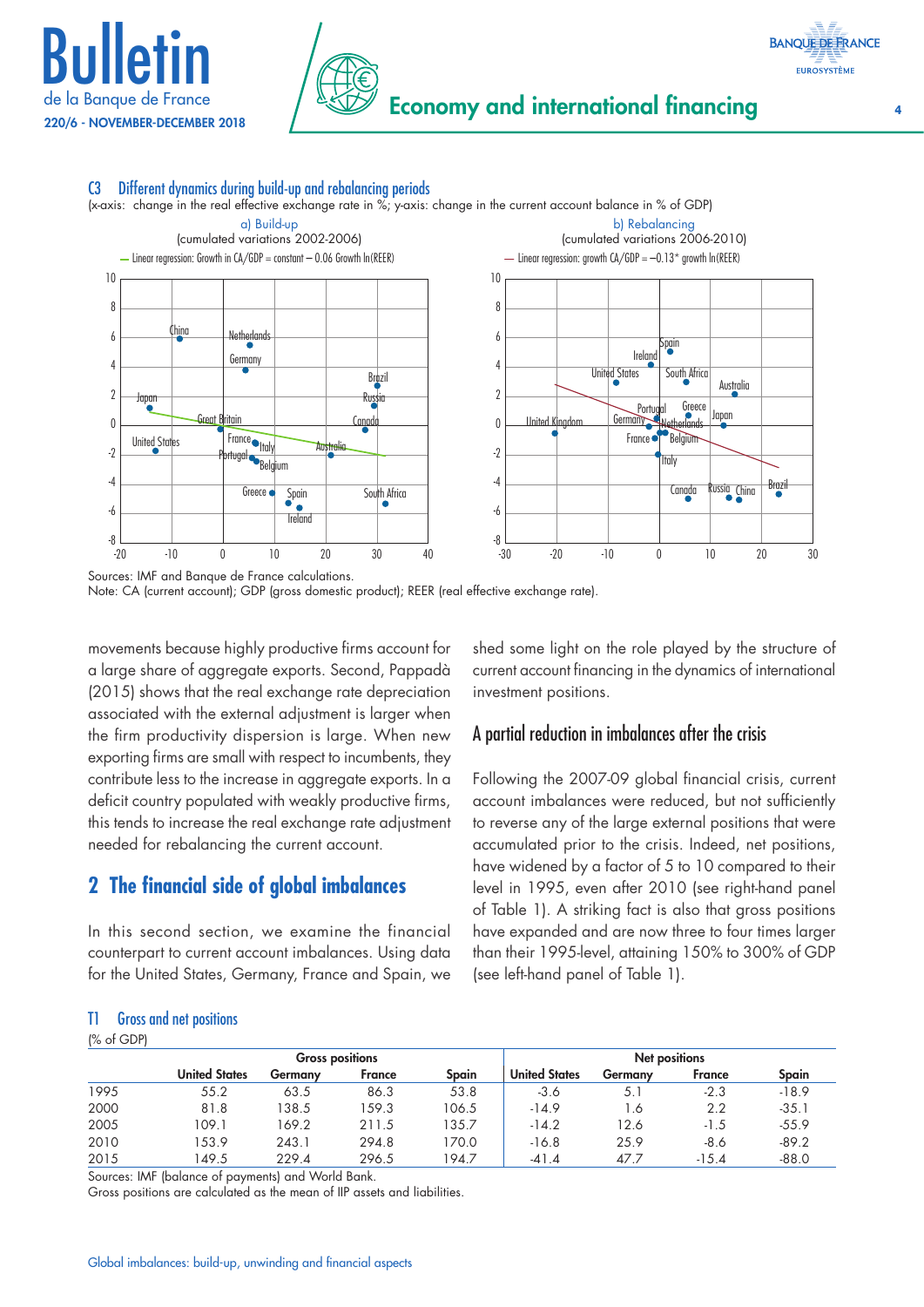





The current account is a flow measure whereas the net international investment position (NIIP) is a stock measure. As detailed in the appendix, changes in the NIIP are equal to the current account (CA) plus a valuation effect. The current account (CA) comprises the trade balance (TB) and the income balance (INC). Valuation effects (VAL) consist of the market revaluation of previously accumulated stocks, as well as the revaluation of stocks due to exchange rate changes.<sup>2</sup> Thus we have the following equality:

$$
NIIP_t - NIIP_{t-1} = \underbrace{TB_t + INC_t}_{CA_t} + VAL_t
$$

The financial counterpart of current account flows is recorded in the financial account (see appendix for

more details). Thus, persistent current account deficits (surpluses) result in the accumulation of net capital inflows (outflows), consisting of different financial instruments: FDI, equity, debt and other investment (which largely comprises banking flows).

## There has been a major shift in the size and composition of these flows in recent years

In the 2000-16 period, inflows into the US consisted mainly of investments in debt securities, leading to the build-up of a large US liability position for this item (see Chart 4). Germany, on the other hand, has recently experienced considerable debt outflows, leading to a drawdown of its debt liability position into a net creditor position.



#### Source: IMF (balance of payments).

Note: The net international investment position shown in the chart is not equal to the sum of the four components as it includes other more minor items.

2 Valuation effects are deduced from the reported stocks and flows and thus constitute residuals. Therefore, valuation effects as reported here constitute changes due to the revaluation of stocks as well as changes not accounted for in the "Other changes" category in the financial account. Despite this caveat, the issue is less pressing than in the literature on return differentials (see Curcuru et al., 2008, for an overview) where it is difficult to assign the total of "Other changes" in the financial account to each specific asset class.

C4 NIIP and its components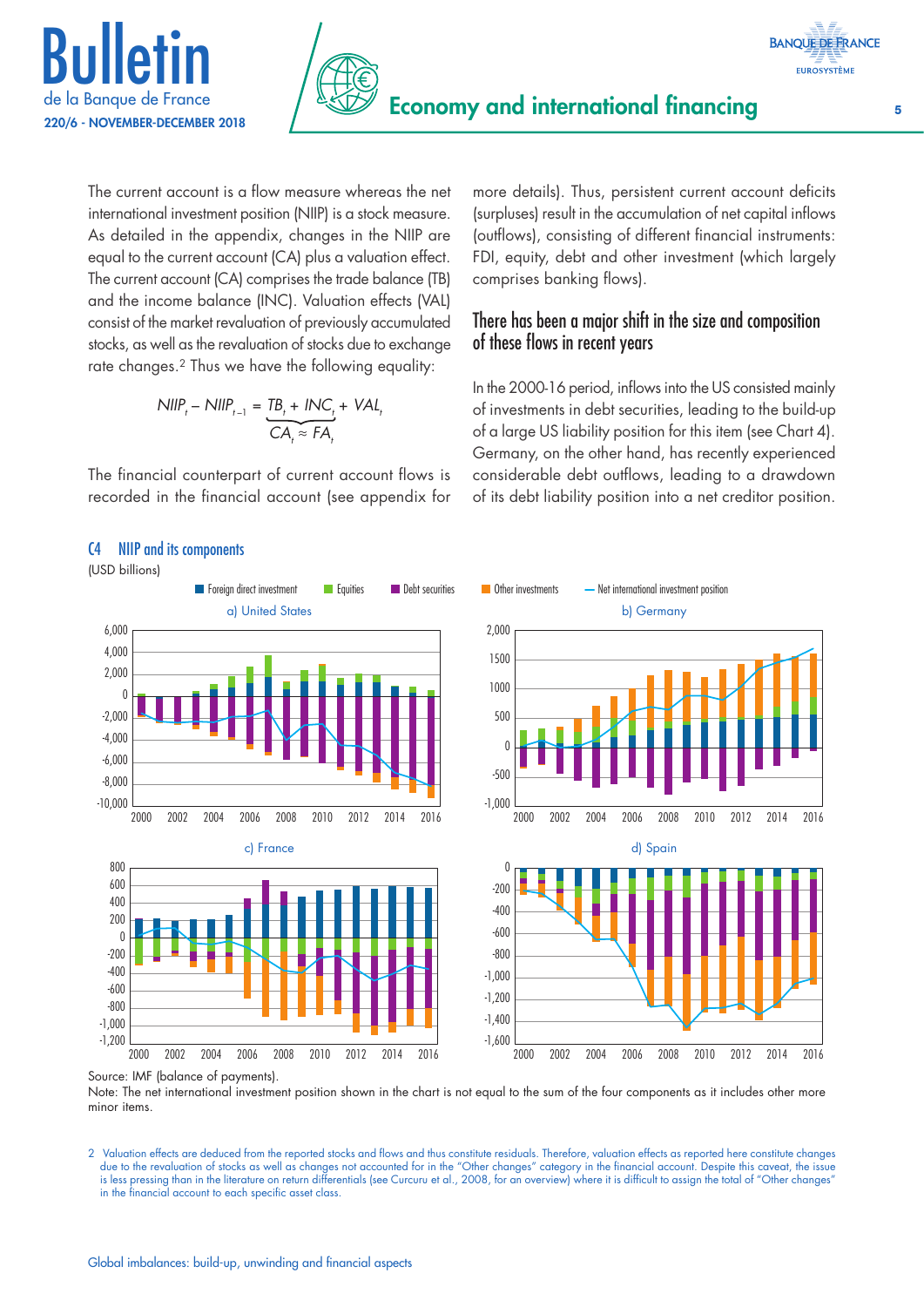



The composition of gross financial flows has changed considerably in recent years. Prior to the crisis, the "other investment" category used to constitute the bulk of global flows, with a share of 44%, whereas this share is now about 14%. By contrast, whereas FDI used to represent less than a fourth of the total, in the post-crisis period FDI amounts to 48% of total flows. Within the portfolio category, the share of debt has fallen, from two-thirds to about one-half, compared with the share of equity, which has risen correspondingly.

Why do financial positions matter? On the one hand, the size and composition of flows lead to a build-up of stocks which, in turn, may generate important valuation effects. On the other hand, capital income, as a component of the current account, can reinforce or attenuate current account imbalances.

Chart 5 breaks down annual variations in the NIIP into their driving forces: the trade balance, primary income

(stemming mainly from returns on external positions in the form of interest and dividend payments), secondary income (which is mainly personal transfers and payments between governments) as well as valuation effects, which are computed as a residual. The Chart shows that valuation effects are considerably more volatile than the trade balance or income flows: in some cases they moderate current account imbalances (US pre-financial crisis; Germany post-financial crisis), but in other cases they accentuate current account imbalances (France 2003-2013). Both movements in exchange rates and asset prices drive the IIP changes, which are due to valuation effects, but their respective impact varies according to the underlying currency and portfolio composition of each financial instrument. When the respective composition or the currency structure between assets and liabilities differ, any movements in exchange rates or asset prices will lead to large valuation effects.



## C5 Contributions to changes in NIIP

(USD billions)

**BANQUE DE FRANCE EUROSYSTÈME**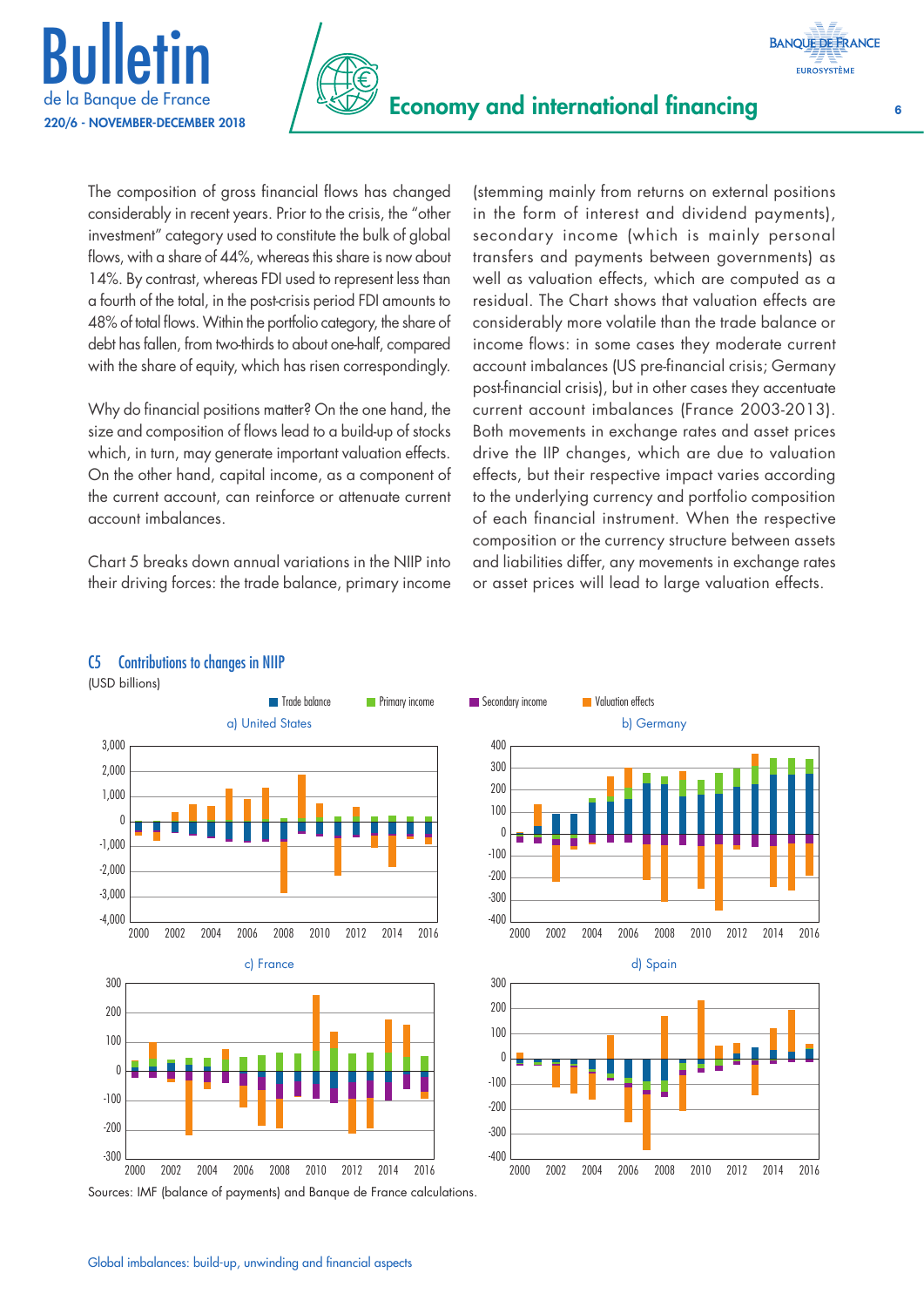



## Income flows play an important role in current account dynamics

Large gross positions and differences in the composition and returns of external assets and liabilities matter not only for valuation effects, but – more importantly – affect current account dynamics. Income from past investment behaviour is accounted for in the primary income. Given the large external positions, financial income has become an increasingly important component of the current account balance.

Table 2 shows the ratio of income flows over trade flows for different countries and years. Between 1975 and 2005 ratios rose steadily in all countries, climbing to 20% and 30% in some cases (a similar point is made in Forbes et al., 2017). While the global financial crisis and low interest rates have reduced this ratio to some extent, the numbers for 2015 show that income flows remain important. This is not surprising given that the financial crisis has put a stop to the expansion of gross positions, but has not led to a fundamental reversal.

Differences in the composition of net external positions matter to the extent that different asset classes have different returns. Thus, a country that borrows in debt and invests in equity can achieve persistently positive returns on its net assets as equity returns are, in the long term, higher than debt returns (see the discussion on the US "exorbitant privilege", as documented in Gourinchas and Rey, 2007, as well as the "exorbitant duty", Gourinchas et al., 2017). When gross positions are large, these income flows play an increasingly

#### T2 Primary income flows

| (% of trade flows) |                      |         |               |       |  |  |  |  |  |  |
|--------------------|----------------------|---------|---------------|-------|--|--|--|--|--|--|
|                    | <b>United States</b> | Germany | <b>France</b> | Spain |  |  |  |  |  |  |
| 1975               | 15.13                | 5.59    | 7.72          | 4.41  |  |  |  |  |  |  |
| 1985               | 23.98                | 7.78    | 17.62         | 7.61  |  |  |  |  |  |  |
| 1995               | 23.71                | 16.75   | 14.26         | 12.57 |  |  |  |  |  |  |
| 2005               | 30.87                | 19.37   | 26.22         | 17.57 |  |  |  |  |  |  |
| 2015               | 27.54                | 12.58   | 20.42         | 15.80 |  |  |  |  |  |  |

Source: IMF (balance of payments).

Note: Sum of income receivable and payable as a percentage of the sum of exports and imports.

important role and so does the relative composition of assets and liabilities. As a direct consequence, current account imbalances become more persistent.

In a number of industrialised countries, such as France and the US, income flows are largely driven by large yields derived from FDI. According to the literature (i.e. Curcuru et al., 2013; Blanchard and Acalin, 2016; Lane and Milesi-Ferretti, 2017), the fact that returns on industrialised countries' external assets far exceed the costs of their external liabilities can be explained by tax avoidance incentives.<sup>3</sup> These accounting strategies do not affect the overall current account dynamics (as the sum of the trade balance and net FDI income remains unchanged). However, they do increase the role played by income from other asset classes (equity, debt securities and other investment) in driving current account dynamics.

# **Conclusions**

Excessive current account imbalances have been a long-standing concern for policymakers and a good case for policy coordination. At the global level, global imbalances have been a priority for the G20 since 2009. Its 2009 communiqué stated that "G20 members with sustained, significant external deficits pledge to undertake policies to support private savings and undertake fiscal consolidation while maintaining open markets and strengthening export sectors" and "G20 members with sustained, significant external surpluses pledge to strengthen domestic sources of growth". As of today, this topic remains at the top of the G20 agenda as persistent imbalances provide incentives for protectionist behaviours. In addition, since 2012 the IMF has published its annual External Sector Report (ESR), in which staff members analyse global external sector developments and provide assessments of economies' external positions, based on macroeconomic fundamentals. Although those assessments are subject to large uncertainty, this quantitative exercise is extremely helpful for putting forward policy recommendations accounting for global issues. For example, in the ESR published in 2017, the IMF noted that "overall excess

3 For example, tax shifting results in firms reporting their earnings abroad rather than in their home country. Transfer pricing, i.e. the price-setting of cross-border transactions between affiliates of the same multinational group, reduces the value of net exports. In the case of France, Vicard (2015) shows that the manipulation of transfer prices may have widened the trade deficit by 9.6% in 2008.

**BANQUE DE FRANCE EUROSYSTÈME**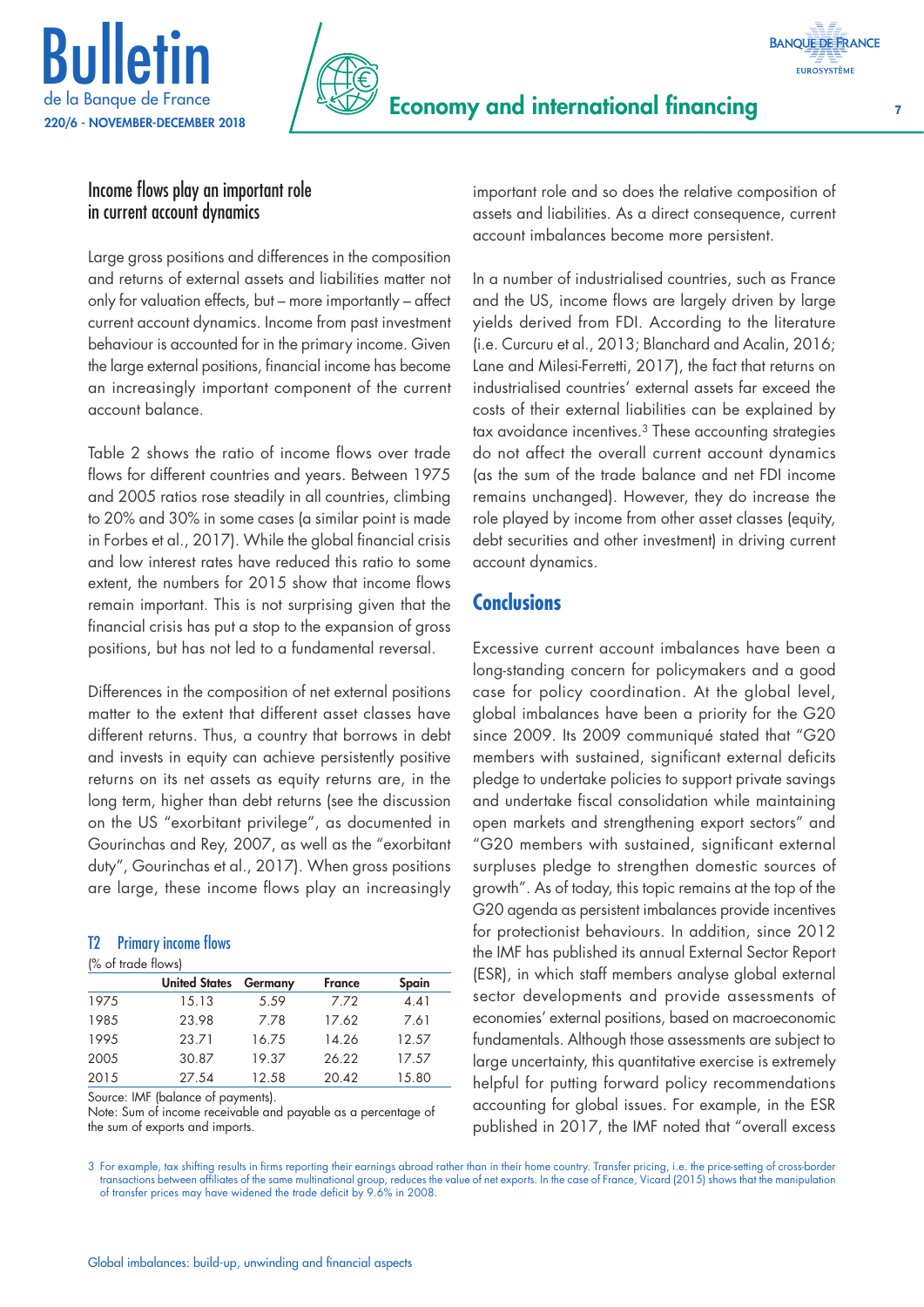



current account imbalances (…) represented about one-third of total global imbalances in 2016 (…) although increasingly concentrated in advanced economies".

In Europe, the European Commission introduced the macroeconomic imbalance procedure (MIP) in 2011 by, at the height of the European crisis, in order to "identify, prevent and address the emergence of potentially harmful imbalances that could adversely affect economic stability in a particular EU country, the euro area or the EU as a whole". As compared with the Stability and Growth Pact, which focuses only on budgetary policy, the MIP has a broader scope thanks to its multidimensional approach, but includes discretionary elements for measuring imbalances which introduces a greater degree of uncertainty. When a country is found to have excessive imbalances, it is subject to enhanced monitoring known as the excessive imbalance procedure (EIP) and may face sanctions.

Our analysis suggests that monitoring global imbalances calls for more emphasis on how they are financed. Even though important measures can be taken to reduce trade balances (sometimes at a high cost), the way these current account deficits have been financed continues to impact current and future current account imbalances, thus limiting the efficiency of demand rebalancing. Moreover, increasing stock imbalances may have negative implications for financial stability (as shown in Alberola et al., 2018). Attention therefore needs to be paid not just to net positions per se, but also to excessively large gross positions, as the latter can destabilise current account dynamics due to the income flows they generate. This implies (i) more detailed oversight of the types of financial flows that finance current account imbalances; (ii) close monitoring of the relative contributions of FDI, equity, debt and bank flows to the build-up of external imbalances; and (iii) heightened vigilance over exposure to currency risk, both on the asset and liability side.



**BANQUE DE FRANCE**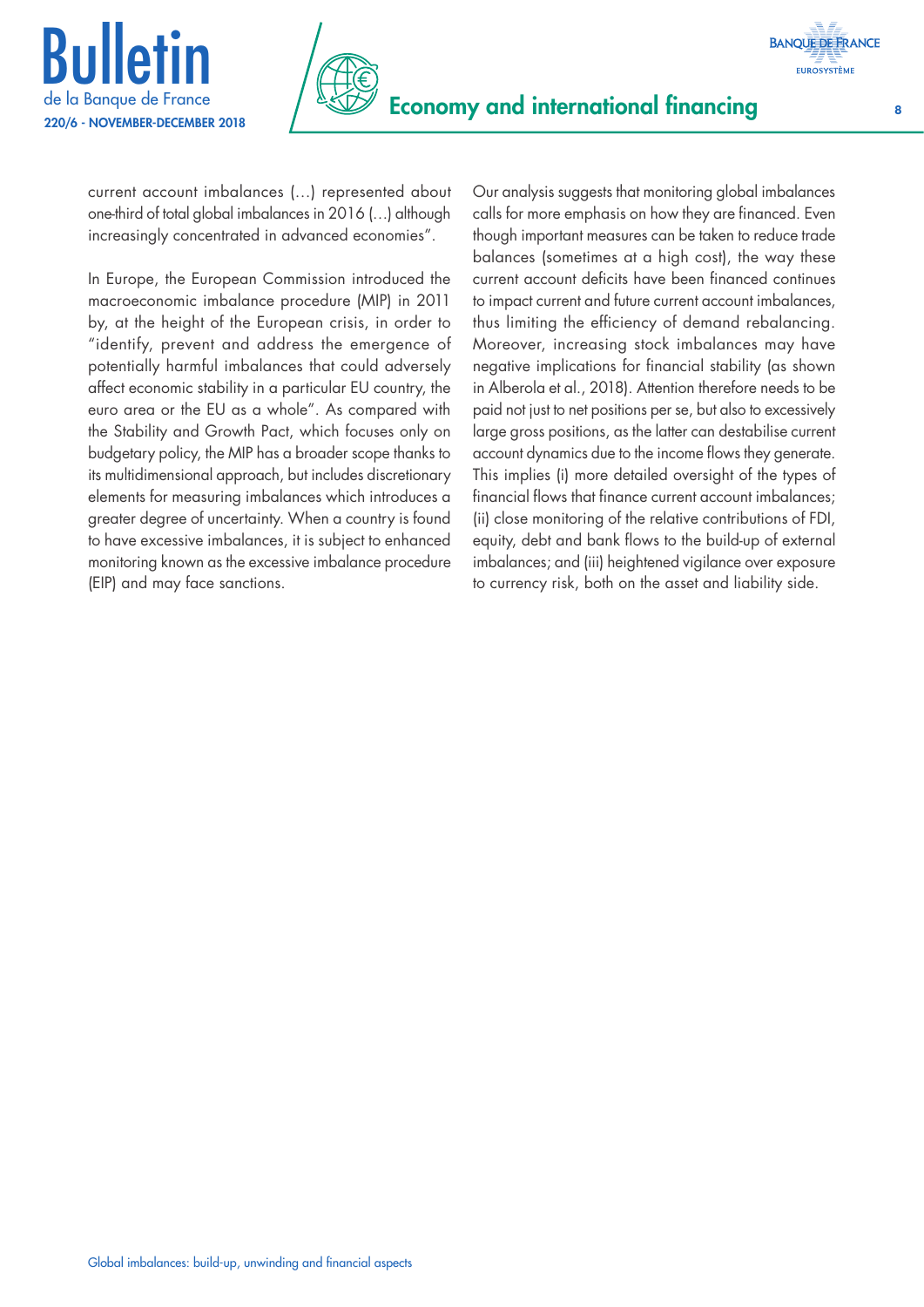





## **References**

#### Alberola-Ila (E.), Estrada (Á.) and Viani (F.) (2018)

"Global imbalances from a stock perspective. The asymmetry between creditors and debtors", *Working Papers*, No. 707, Bank for International Settlements.

## Berthou (A.) and Dhyne (E.) (2018)

"Exchange rate movements, firm-level exports and heterogeneity", *Working Papers*, No. 660, Banque de France.

[Download the document](https://publications.banque-france.fr/en/exchange-rate-movements-firm-level-exports-and-heterogeneity)

#### Blanchard (O.) and Acalin (J.) (2016)

"What does measured FDI actually measure?", *Policy Brief*, No. 16-17, Peterson Institute for International Economics, October.

#### Bussière (M.) and Fratzscher (M.) (2006)

"Towards a new early warning system of financial crises", *Journal of International Money and Finance*, vol. 25, No. 6, Elsevier, pp. 953-973.

Bussière (M.), Gaulier (G.) and Steingress (W.) (2016) "Global trade flows: Revisiting the exchange rate elasticities", *Working Papers*, No. 608, Banque de France. [Download the document](https://publications.banque-france.fr/en/economic-and-financial-publications-working-papers/global-trade-flows-revisiting-exchange-rate-elasticities)

Curcuru (S. E.), Dvorak (T.) and Warnock (F. E.) (2008) "Cross-border returns differentials", *Quarterly Journal of Economics*, vol. 123, No. 4, Oxford University Press, pp. 1495-1530.

Curcuru (S. E.), Thomas (C.) and Warnock (F. E.) (2013) "On returns differentials", *Journal of International Money and Finance*, vol. 36, Elsevier, pp. 1-25.

Forbes (K.), Hjortsoe (I.) and Nenova (T.) (2017) "Current account deficits during heightened risk: Menacing or mitigating?", *Economic Journal*, vol. 127, No. 601, Royal Economic Society, pp. 571-623.

#### Gourinchas (P.-O.) and Obstfeld (M.) (2012)

"Stories of the Twentieth Century for the Twenty-First", *American Economic Journal: Macroeconomics*, vol. 4, No. 1, American Economic Association, pp. 226-265.

#### Gourinchas (P.-O.) and Rey (H.) (2007)

"From world banker to world venture capitalist: U.S. external adjustment and the exorbitant privilege" in *G7 current account imbalances: sustainability and adjustment, NBER chapters*, National Bureau of Economic Research, p. 11-66.

Gourinchas (P.-O.), Rey (H.) and Govillot (N.) (2017) "Exorbitant privilege and exorbitant duty", mimeo.

#### Lane (P. R.) and McQuade (P.) (2014)

"Domestic credit growth and international capital flows", *Scandinavian Journal of Economics*, vol. 116, No. 1, Wiley Blackwell, pp. 218-252, January.

#### Lane (P. R.) and Milesi-Ferretti (G. M.) (2017)

"International financial integration in the aftermath of the global financial crisis", *Working Papers*, No. 17/115, International Monetary Fund.

#### Milesi-Ferretti (G. M.) and Razin (A.) (2000)

"Current account reversals and currency crises: empirical regularities", *NBER Chapters*, National Bureau of Economic Research, p. 285-323.

#### Obstfeld (M.) and Rogoff (K. S.) (2001)

"The six major puzzles in international macroeconomics: is there a common cause?", *NBER Macroeconomics Annual* 2000, vol. 15, National Bureau of Economic Research, pp. 339-412.

## Obstfeld (M.) and Rogoff (K. S.) (2005)

"Global current account imbalances and exchange rate adjustments", *Brookings Papers on Economic Activity*, vol. 36, No. 1, pp. 67-146, The Brooking Institution.

#### Obstfeld (M.) and Rogoff (K. S.) (2007)

"The unsustainable U.S. current account position revisited" in *G7 current account imbalances: sustainability and adjustment, NBER Chapters*, National Bureau of Economic Research, pp. 339-376.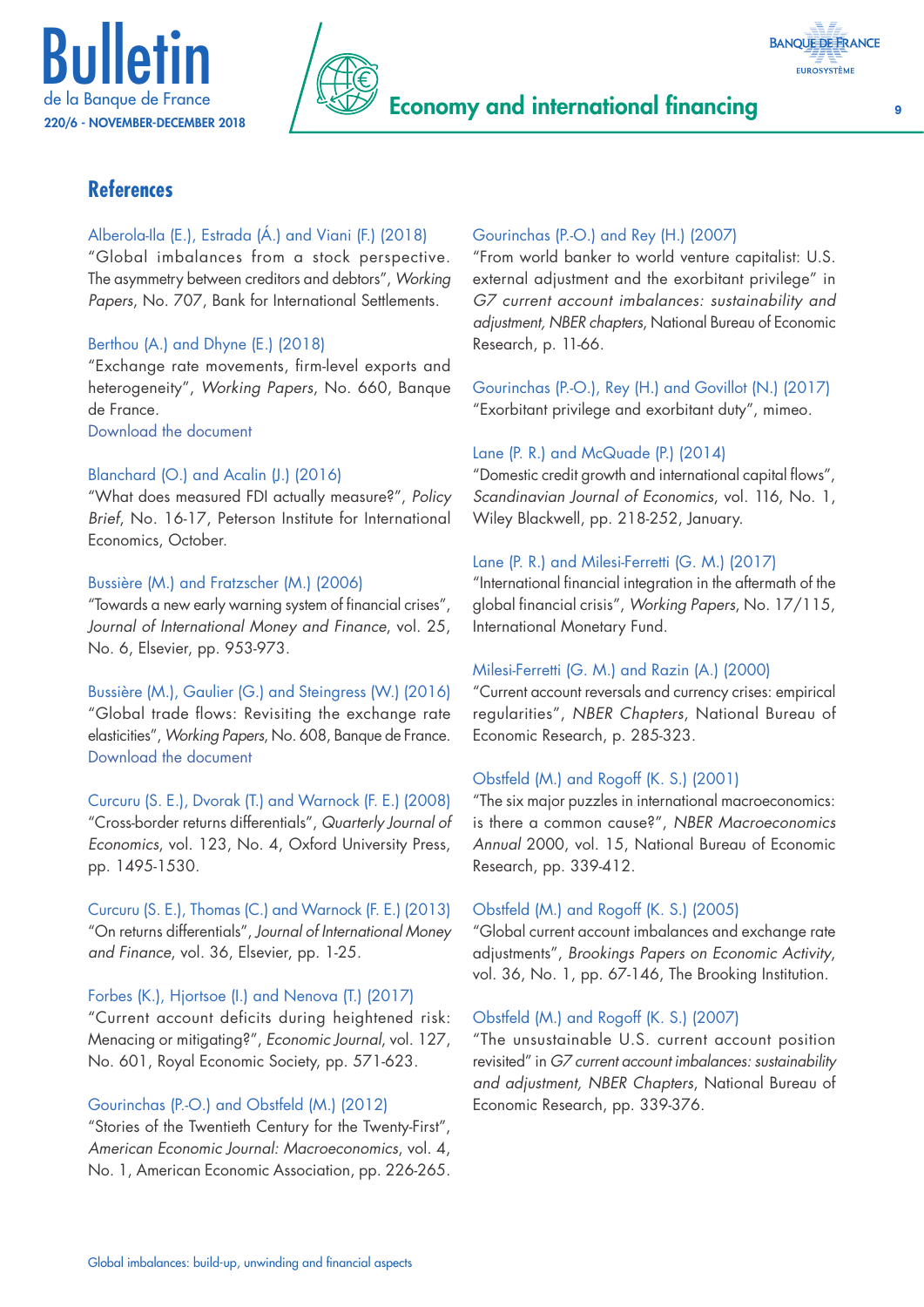





# Pappadà (F.) (2015)

"Euro area external adjustment and real exchange rate movements: the role of firm productivity and distribution", *Rue de la Banque*, No. 15, Banque de France, December. [Download the document](https://publications.banque-france.fr/sites/default/files/medias/documents/rue-de-la-banque_15_2015-12_en.pdf)

## Vicard (V.) (2015)

"Profit shifting through transfer pricing: evidence from French firm level trade data", *Working Papers*, No. 555, Banque de France. [Download the document](https://publications.banque-france.fr/en/economic-and-financial-publications-working-papers/profit-shifting-through-transfer-pricing-evidence-french-firm-level-trade-data)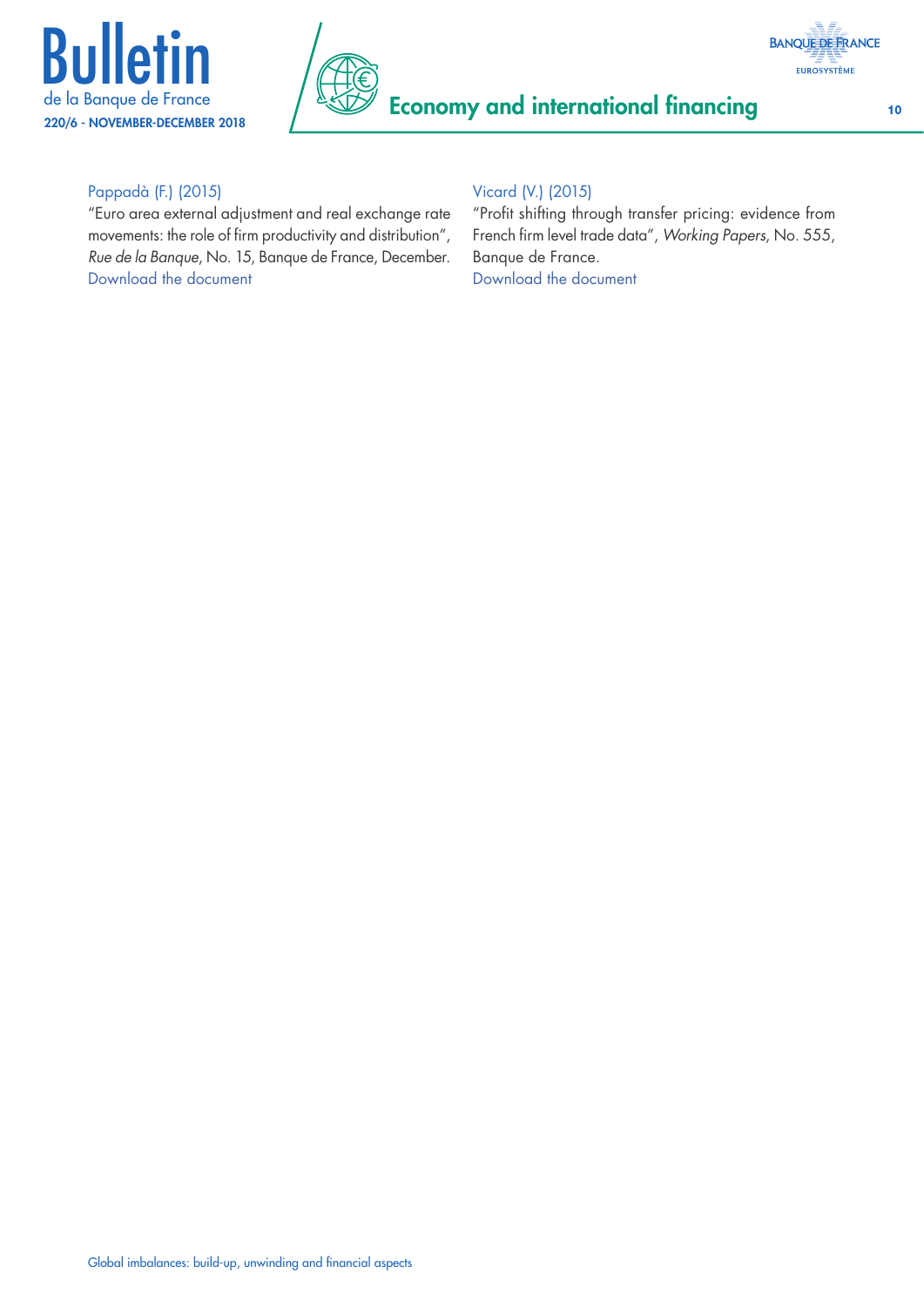





# **Appendix** Balance of payments and evolution of the international investment position

The Balance of Payments (BoP) records cross-border transactions between residents and non-residents. The BoP identity states that

$$
CA = KA + FA + R
$$

where CA denotes the current account, KA the capital account, FA the financial account and R the change in reserve assets. The current account is the sum of the trade balance TB (exports minus imports) and net income INC (income receivable minus income payable):

$$
CA = TB + lNC
$$

The financial counterpart of current account flows is recorded in the financial account (outflows minus inflows), the capital account (which is negligible) and changes in reserve assets. The financial account is further divided into the categories of financial instruments: (1) foreign direct investment, (2) portfolio equity, (3) portfolio debt and (4) other investment (which comprises bank flows) and (5) financial derivatives. The financial account also included errors and omissions (other changes: OC).

The same functional categories can be found in the net international investment position (NIIP), which records the stock of net external asset holdings of residents. Variations in the NIIP are caused by the current account (CA) and by valuation effects (VAL) resulting from the revaluation of previously accumulated stocks at current market prices and exchange rates:

$$
\text{NIIP}_t - \text{NIIIP}_{t-1} = CA_t + \text{VAL}_t = TB_t + \text{INC}_t + \text{VAL}_t
$$

Given the BoP identity, the change in the NIIP can also be expressed in terms of the contribution of net outflows of each asset category k. Assuming that changes in reserves and the capital account are very small  $(KA = R = 0)$ , this can be written as:

$$
NIIP_t - NIIIP_{t-1} = \sum\nolimits_k FF_t^k + OC_t + VAL_t
$$

where FF is the net acquisition of financial assets of category k.

Published by Banque de France

Managing Editor Gilles Vaysset

Editor-in-Chief Claude Cornélis

**Editor** Jean-Luc Bontems

#### **Translation** by the authors

Technical production Studio Creation Press and Communication

ISSN 1952-4382

To subscribe to the Banque de France's publications *<https://publications.banque-france.fr/en> "Subscription"*